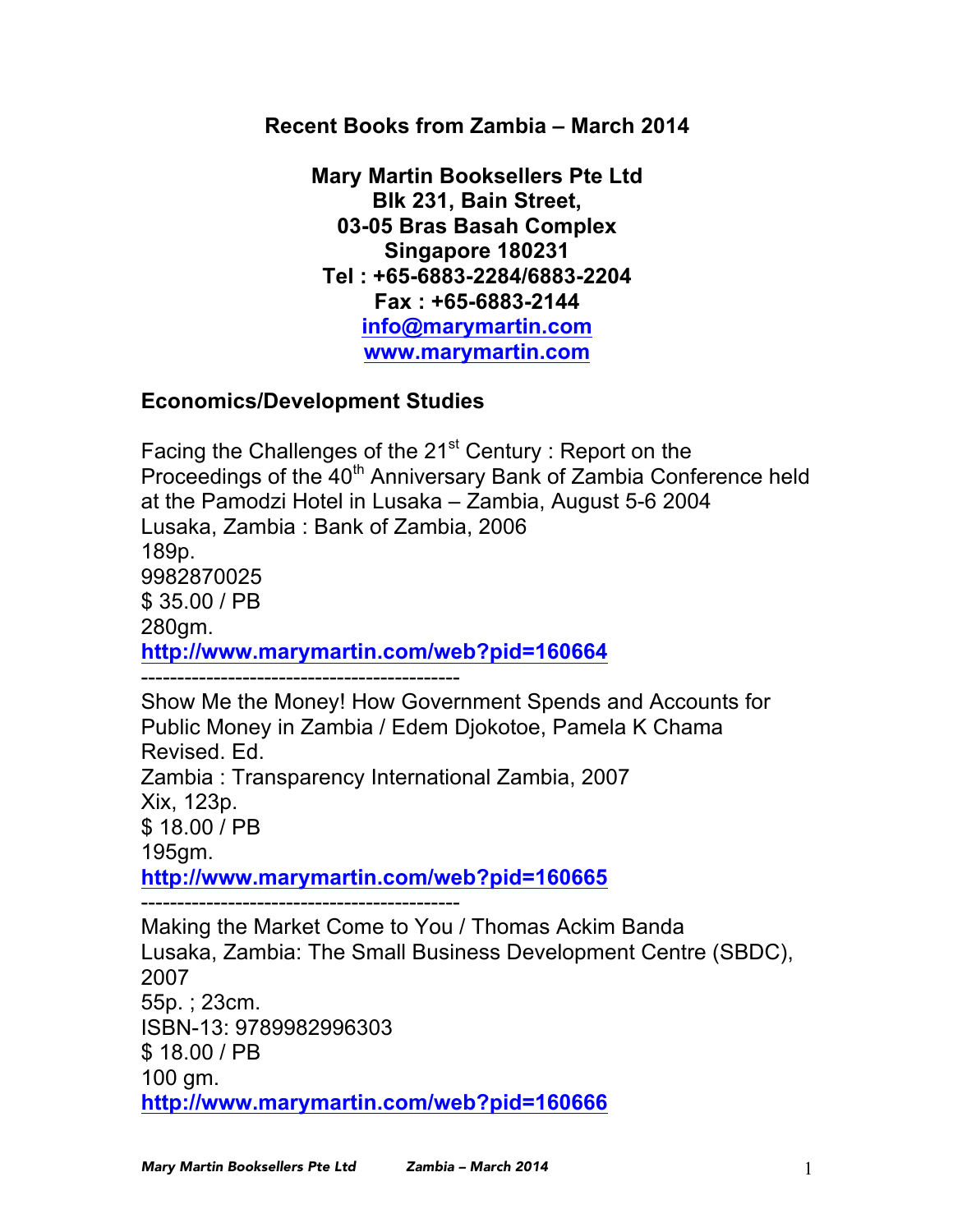## ---------------------------------------------------------------------------------- **Environment / Ecology**

A Guide to the Common Wild Flowers of Zambia and Neighbouring Regions / Doreen Bolnick Revised & Second Edition Zambia: Wildlife & Environmental Conservation Society of Zambia, 2007 xii. 75p. ; 23cm. ISBN-10: 9982180630 \$ 30.00 / PB 242 gm. **http://www.marymartin.com/web?pid=160667**

A Guide to Common Wild Mammals of Zambia Lusaka, Zambia: Wildlife Conservation Society of Zambia, 1991 ix. 62p. ; 21cm. ISBN-10: 9982050001 \$ 15.00 / PB 172 gm. **http://www.marymartin.com/web?pid=160668**

----------------------------------------------------------------------------------

**General** 

Zambia's Outstanding Natural, Cultural & Historic Sites : A Heritage Legacy for All / Nicholas M. Katanekwa Livingstone, Zambia : Lendekwa Heritage Consultancy & Services, 2011 Vi, 196p. 9789982224802 \$ 60.00 / PB 760gm. **http://www.marymartin.com/web?pid=160669** In Retrospect /Brenda Muntemba Zambia : Langmead & Baker Ltd., 2013

37p. 9789982896030 \$ 20.00 / HB 210gm.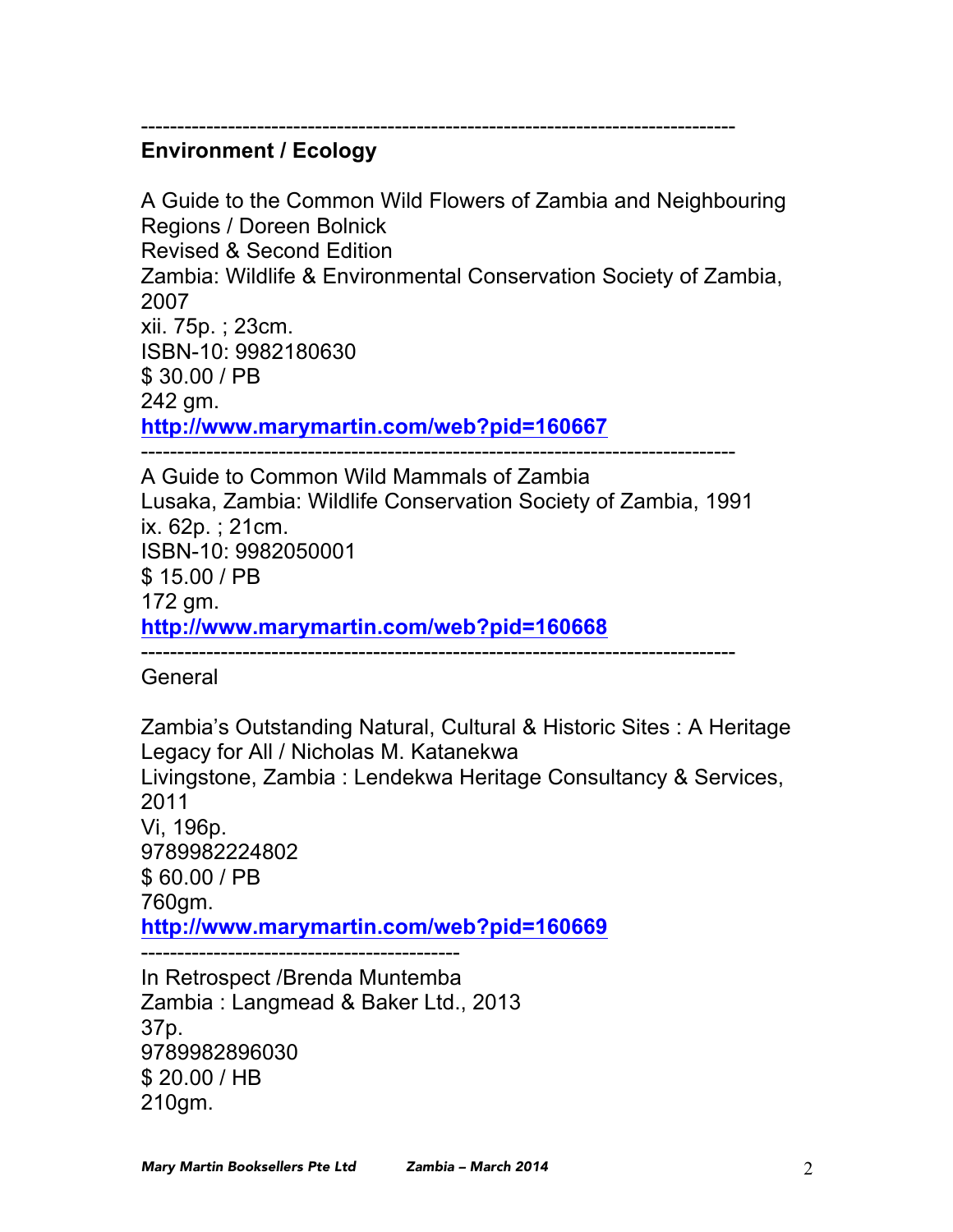# **http://www.marymartin.com/web?pid=160670**

--------------------------------------------

The First Baby : A Guide for New Mothers / Mary Shilalukey-Ngoma Zambia : ZPC Publications, 1991 88p. 9982020196 \$ 22.00 / PB 155gm. **http://www.marymartin.com/web?pid=160671** --------------------------------------------

A Miracle Life / Theresa Nyirenda Bloomington, IN : AuthorHouse, 2011 95p. 9781456726010 \$ 29.50/PB 185gm.

On a Child with Dyslexia **http://www.marymartin.com/web?pid=160672**

--------------------------------------------

Dreams Can Come True / Catherine M. Bwalya Lusaka, Zambia: Zambia Educational Publishing House, 2010 viii. 133p. ; 21cm. ISBN-10: 9982014420 \$ 22.00 / PB 170 gm. **http://www.marymartin.com/web?pid=160673**

----------------------------------------------------------------------------------

An Infection Prevention and Control Manual for Community and Health Care Institutions in Developing Countries / Dorothy Osigwe Chanda Lusaka, Zambia: Maiden Publishing House, 2004 xxx. 271p. ; 21cm. ISBN-10: 9982120018 \$ 30.00 / PB 332 gm. **http://www.marymartin.com/web?pid=160674**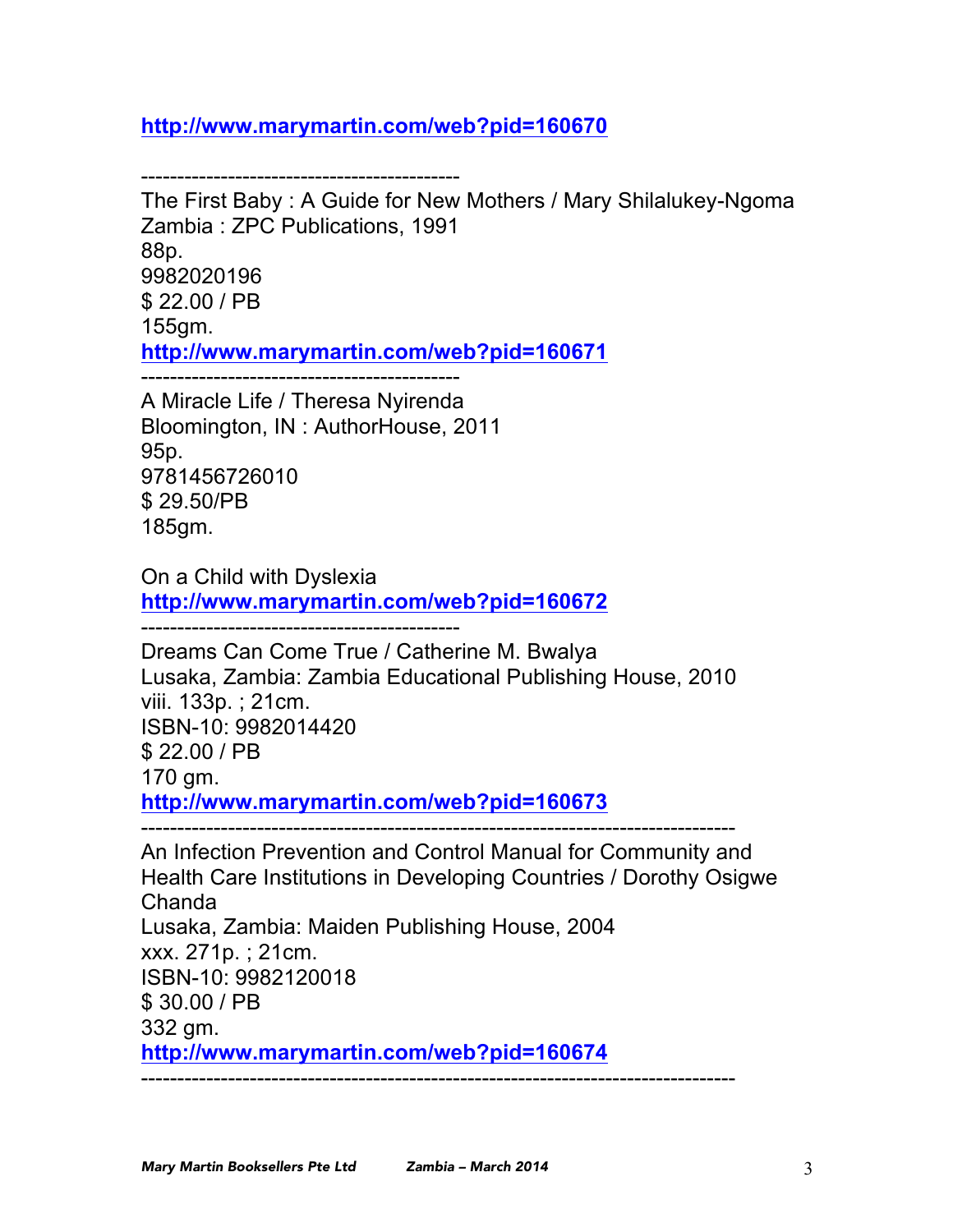Growing in Wisdom : A Basis for Education / John Yanko Mudalitsa Zambia: John Yanko Mudalitsa, 2013 85p. ; 21cm. ISBN-10: 9982073508 \$ 9.00 / PB 128 gm. **http://www.marymartin.com/web?pid=160675** ----------------------------------------------------------------------------------

An Angel's Touch / Falesi Tembo Milanzi Revised Edition Lusaka, Zambia: Falesi Tembo Milanzi, 2008 iii. 39p. ; 20cm. ISBN: 978998222224901? \$ 12.00 / PB 66 gm.

In this book you are going to read about a young girl whose life touched and changed many lives.

**http://www.marymartin.com/web?pid=160676**

## **History**

History of Radio, Television Broadcasting in Zambia and the Producer's Manual / Mwansa Kapeya Zambia : Mwansa Kapeya, 2011 165p. 9789982074889 \$ 65.00 / PB 555gm. **http://www.marymartin.com/web?pid=160677**

--------------------------------------------

Alderman Safeli Hannock Chileshe : A Tribute to (the man) His Life and History / Jonathan H. Chileshe Ndola, Zambia : Mission Press, 1998 Xxxii, 191p. 9982070819 \$ 30.00 / HB 375gm. **http://www.marymartin.com/web?pid=160678**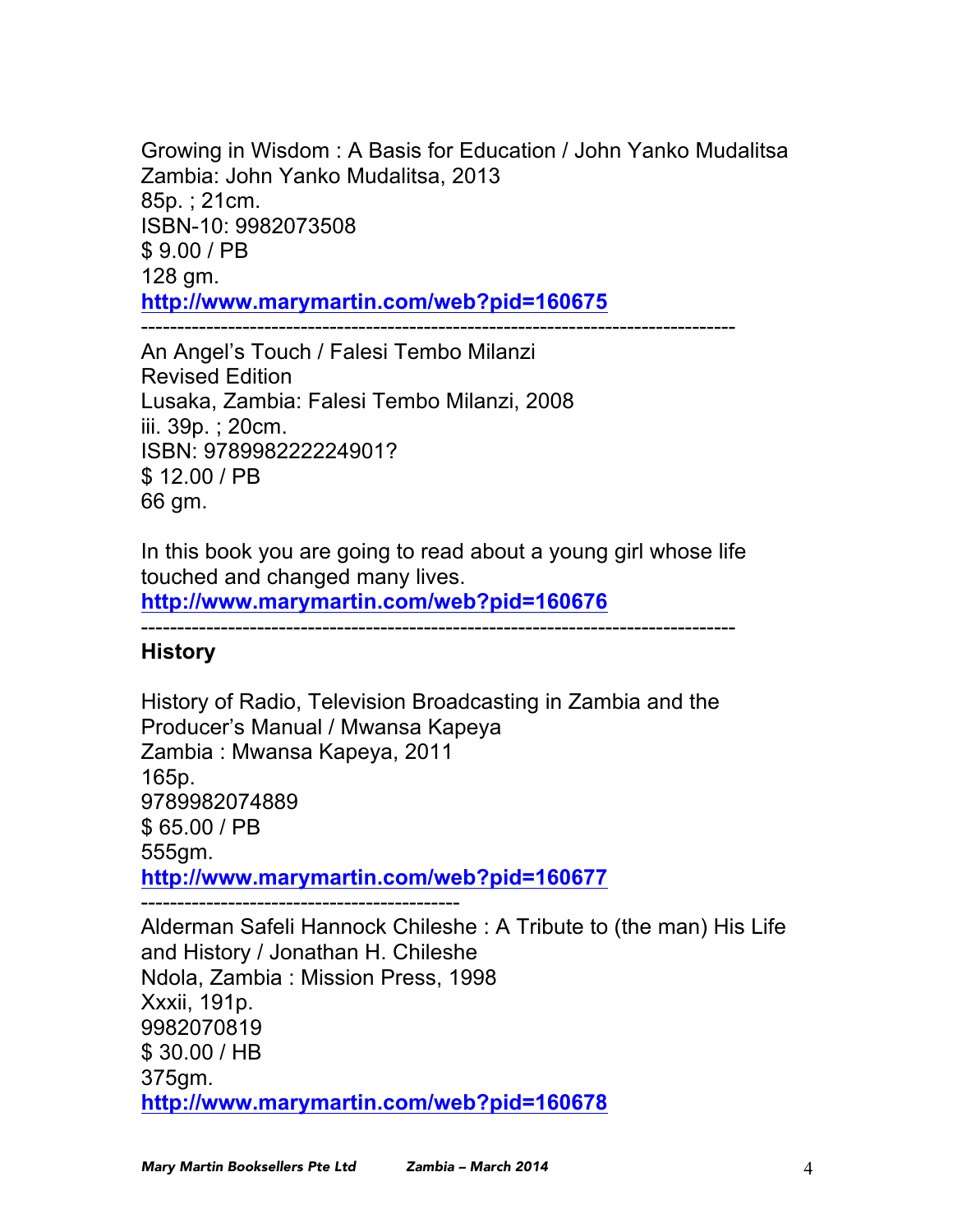-------------------------------------------- Bulozi under the Luyana Kings : Political Evolution and State Formation in Pre-Colonial Zambia / Mutumba Mainga Zambia : Bookworld Publishers,2010 Xvii, 264p. 9789982240529 \$ 35.00/PB 375gm. **http://www.marymartin.com/web?pid=160679** --------------------------------------------

The History and Cultural Life of the Mbunda Speaking Peoples / (Ed) Robert Papstein Zambia : Cheke Cultural Writers Association, 1994 176p. 998203006x \$ 30.00/ PB 305gm. **http://www.marymartin.com/web?pid=160680** --------------------------------------------

# **Journal**

Zambia Social Science Journal : Vol.2. Number 1 May 2011 Zambia? : Southern African Institute for Policy and Research, 2011 ISSN 2079-5521 \$ 50.00 / PB 105gm.

**Contents** 

Judicial Reform, Constitutionalism and the Rule of Law in Zambia : From a Justice System to a Just System / Muna Ndulo

Household Knowledge, Attitudes and Practices in Sold Waste Segregation and Recycling : The Case of Urban Kampala / Margaret Banga

Structural Differences in Rural Food Poverty between Female and Male-Headed Households / Ceren Gurkan, Issa Sanogo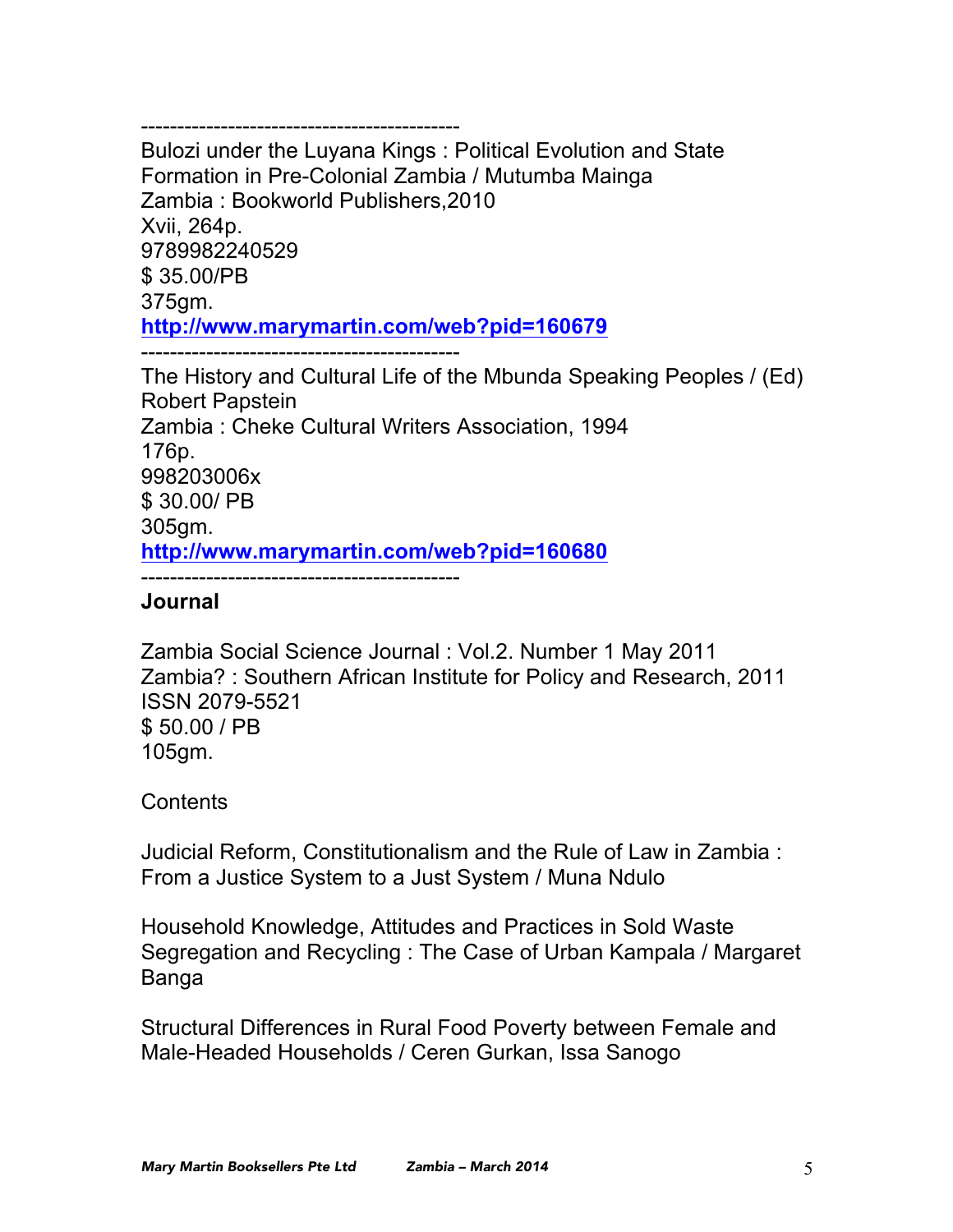Household Dependence on Forest Income in Rural Zambia / Samuel Bwalya

**http://www.marymartin.com/web?pid=160681**

-----------------------------------------------------------------

**Law**

The Zambia Law Reports 2012 Volume 1 Lusaka, Zambia: The Council of Law Reporting, High Court of Zambia, 2012 xix. 562p. ; 24cm. \$ 495.00 / HB 962 gm. **http://www.marymartin.com/web?pid=160090** ----------------------------------------------------------------------------------

The Zambia Law Reports 2012 Volume 2 Lusaka, Zambia: The Council of Law Reporting, High Court of Zambia, 2012 xxi. 599p. ; 24cm. \$ 495.00 / HB 1040 gm. **http://www.marymartin.com/web?pid=160091**

---------------------------------------------------------------------------------- The Zambia Law Reports 2012 Volume 3 Lusaka, Zambia: The Council of Law Reporting, High Court of Zambia, 2012 xxii. 635p. ; 24cm. \$ 495.00 / HB 1070 gm. **http://www.marymartin.com/web?pid=160092**

----------------------------------------------------------------------------------

# **Linguistics**

Keeping in Step with Modern Times : A Comprehensive Account of Lexical Adoptives in Icibemba / Mubanga E Kashoki Lusaka, Zambia : Bookworld Publishers, 2012 X, 154p. 9789982240840 \$ 35.00/ PB 260gm. **http://www.marymartin.com/web?pid=160682**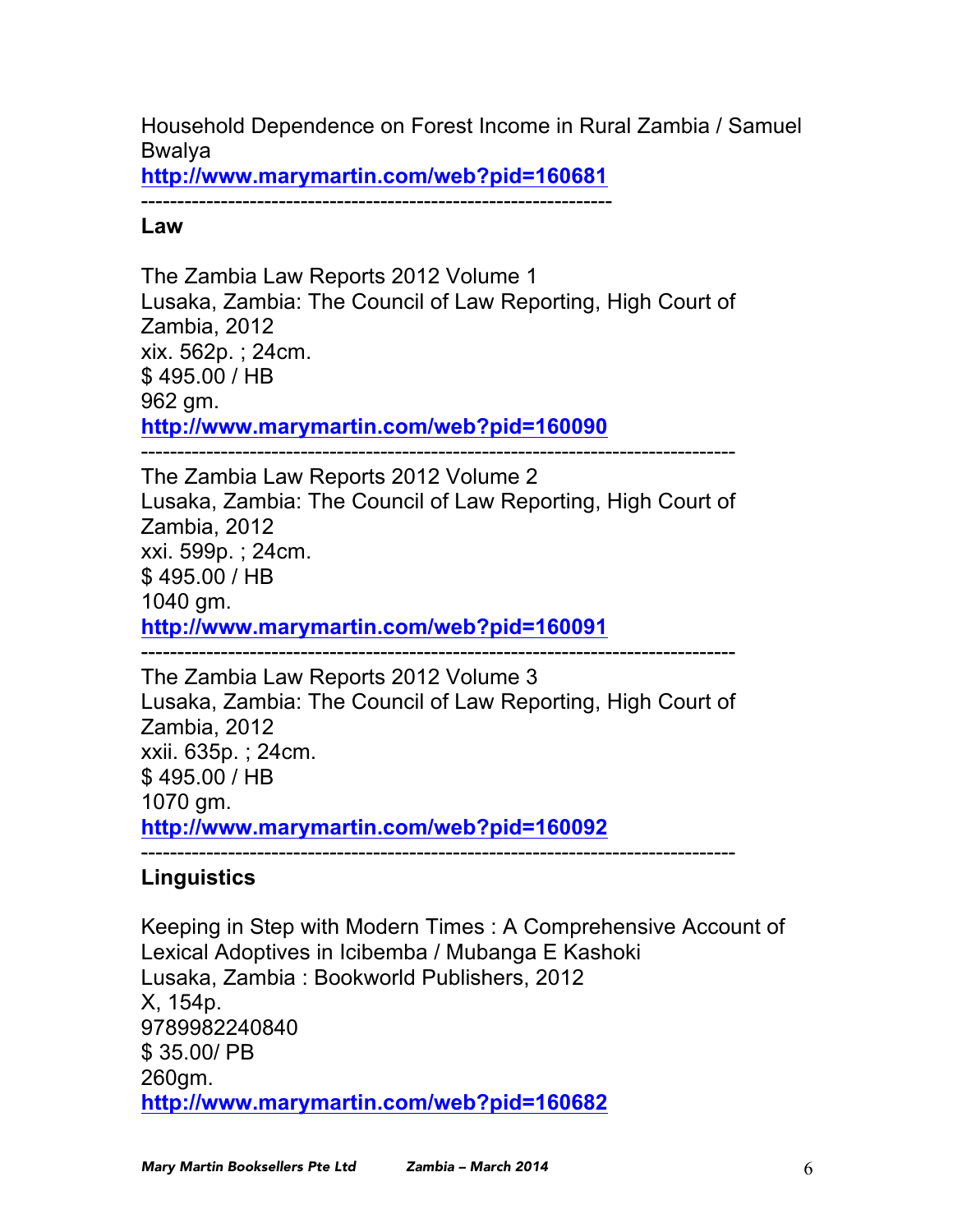Town Nyanja : A Learners Guide to Zambia's Emerging National Language / Andrew Gray, Brighton Lubasi & Phallen Bwalya Zambia: Andrew Gray, Brighton Lubasi & Phallen Bwalya, 2013 79p. ; 20cm. ISBN-13: 9781300756002 \$ 15.00 / PB 104 gm. **http://www.marymartin.com/web?pid=160683** ----------------------------------------------------------------------------------

## **Literature**

The School by the Lake / Hilda Kafumukache Musunsa Zambia : Zambia Women Writers Association,2004 30p. 9982991167 \$ 7.00 / PB 80gm. **http://www.marymartin.com/web?pid=107817**

--------------------------------------------

--------------------------------------------

The Breadwinner / Patricia Bernard Zambia : Macmillan, 1996 28p. 9982181181 \$ 6.00/PB 30gm. **http://www.marymartin.com/web?pid=160684**

--------------------------------------------

The Wise Fool : The Novel that explores the pitfalls of Life / Ifunga Nyambe Mazabuka, Zambia : Ifunga Nyambe, 2013 194p. 9789982228954 \$ 25.00 / PB 250gm. **http://www.marymartin.com/web?pid=160685** --------------------------------------------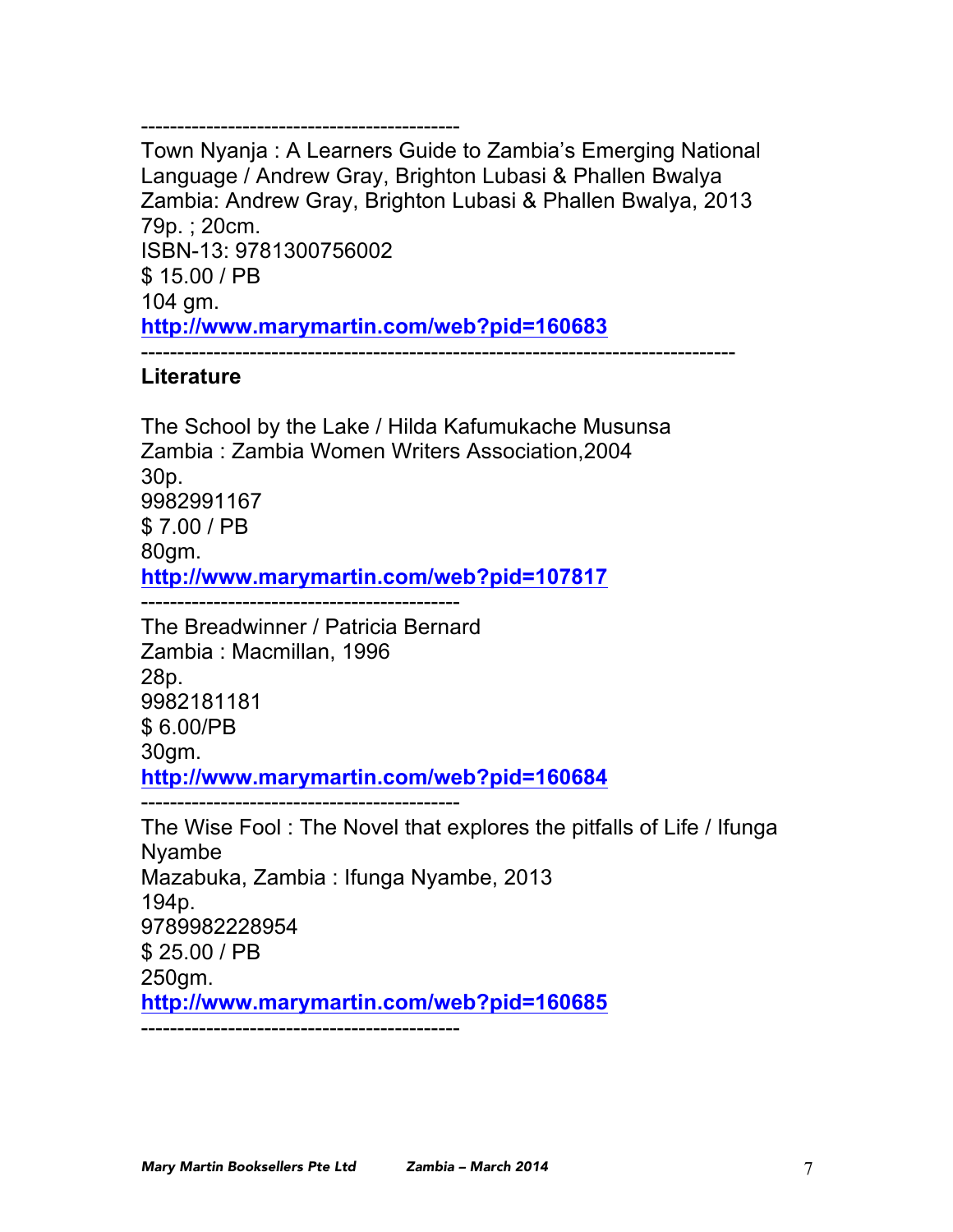Town of the Mayor / Bernard B. Silumesii Lusaka, Zambia : s.n., 2010? 136p. 9789982220125 \$ 20.00 / PB 300gm.

Novel

**http://www.marymartin.com/web?pid=160686**

--------------------------------------------

My Heart on Trial / F.M. Genga-Idowu Kenya: East African Educational Publishers,1997 186p. 9966469069 \$ 18.00 / PB 160gm. **http://www.marymartin.com/web?pid=160687**

--------------------------------------------

Black Mamba : A Play / John Ruganda Kenya : East African Educational Publishers, 2005 70p. 996646378x \$ 14.00 / PB 70gm. **http://www.marymartin.com/web?pid=160688** --------------------------------------------

Bitterness : A Novel / Malama Katulwende New York : Mondial, 2005 281p. 9781595690319 \$ 35.00 / PB 385gm. **http://www.marymartin.com/web?pid=160689** --------------------------------------------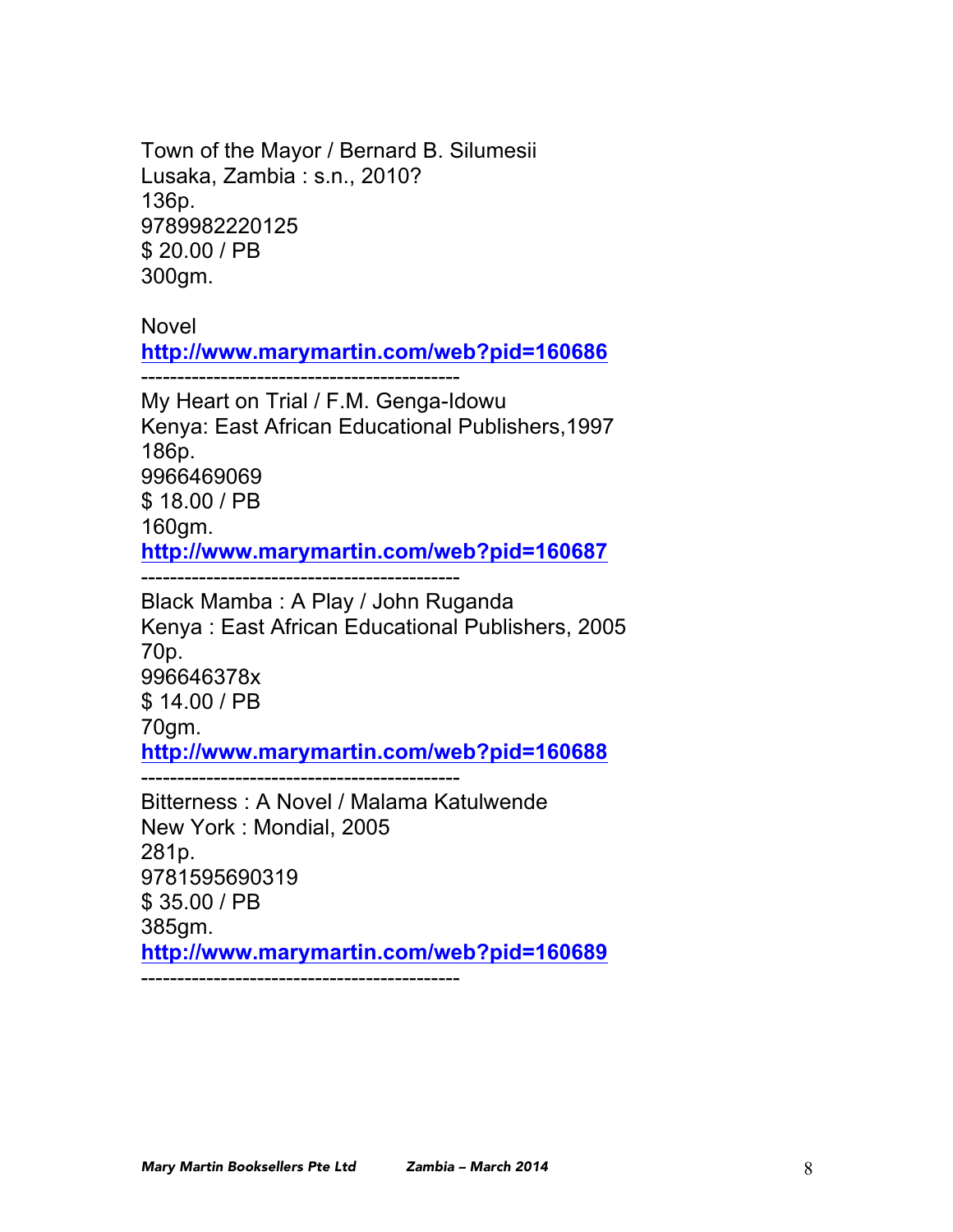Echoes of Despair / (Ed) Patrick Matondo, Roseby Musuku Lusaka, Zambia : P K Matondo Publishing Ltd., 1997 77p. 9982360108 \$ 18.00/PB 105gm.

Anthology of Poems **http://www.marymartin.com/web?pid=160690**

--------------------------------------------

Beauty Queen / Barbara Kimenye Kenya : East African Educational Publishers Ltd., 1997 Reprint 2005 133p. 9966364522 \$ 18.00/PB 120gm. **http://www.marymartin.com/web?pid=160691**

--------------------------------------------

African Violet and Other Stories : The Caine Prize for African Writing 2012 Lusaka, Zambia : Bookworld Publishers, 2012 228p. 9781780260747 978998240857 \$ 29.50 / PB 230gm. **http://www.marymartin.com/web?pid=160692**

--------------------------------------------

My Grief / Patricia Fundi Lusaka, Zambia : Bookworld Publishers, 2007 58p. 9789982240444 \$ 7.00 / PB 80gm. **http://www.marymartin.com/web?pid=103489** --------------------------------------------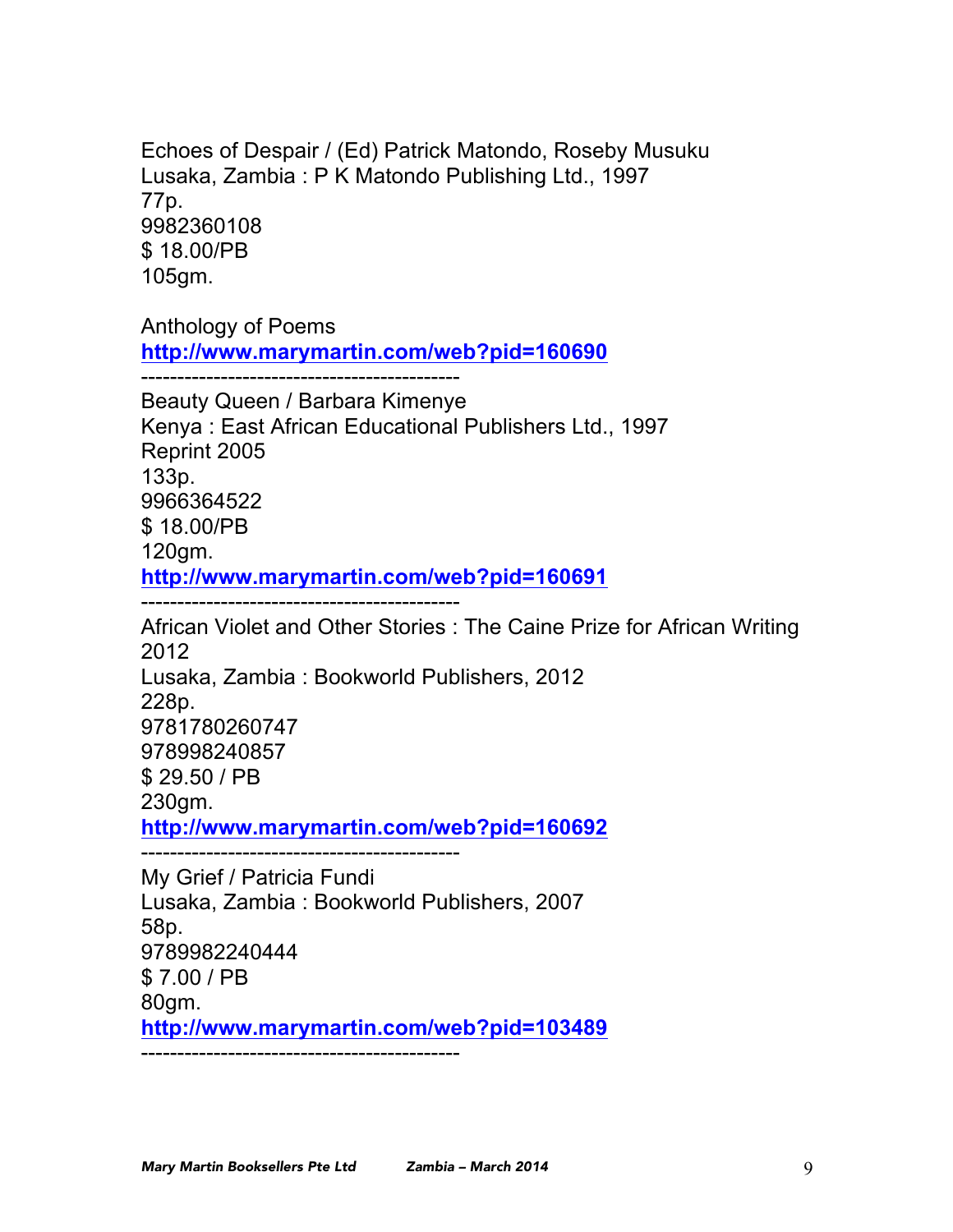14 Days : Scenes from the Closet / Namakau Nalumango Gaborone, Botswana : Hot Editions Investments (Pty), 2006 Viii, 108p. 9991205926 \$ 18.00 / PB 130gm. **http://www.marymartin.com/web?pid=160693** --------------------------------------------

Odyssey of a Virgin in Exile / Monique M Molisha Zambia : GrandDesigns, 2010 114p. 9982847139 \$ 18.00/PB 145gm. **http://www.marymartin.com/web?pid=160694**

--------------------------------------------

A Nose for Money / Francis B Nyamnjoh Kenya : East African Educational Publishers Ltd., 2006 202p. 9966254277 \$ 18.00/ PB 210gm. **http://www.marymartin.com/web?pid=160695** --------------------------------------------

Hearthstones / Kekelwa Nyaywa Nairobi, Kenya: East African Educational Publishers Ltd., 1995 206p. ; 18cm. ISBN-10: 9966468722 \$ 18.00 / PB 176 gm. **http://www.marymartin.com/web?pid=160696**

------------------------------------------------------------------

I Shall Walk Alone / Paul Nakitare Nairobi, Kenya: East African Educational Publishers Ltd., 2002 139p. ; 21cm. ISBN-10: 9966251189 \$ 18.00 / PB 150 gm. **http://www.marymartin.com/web?pid=160697**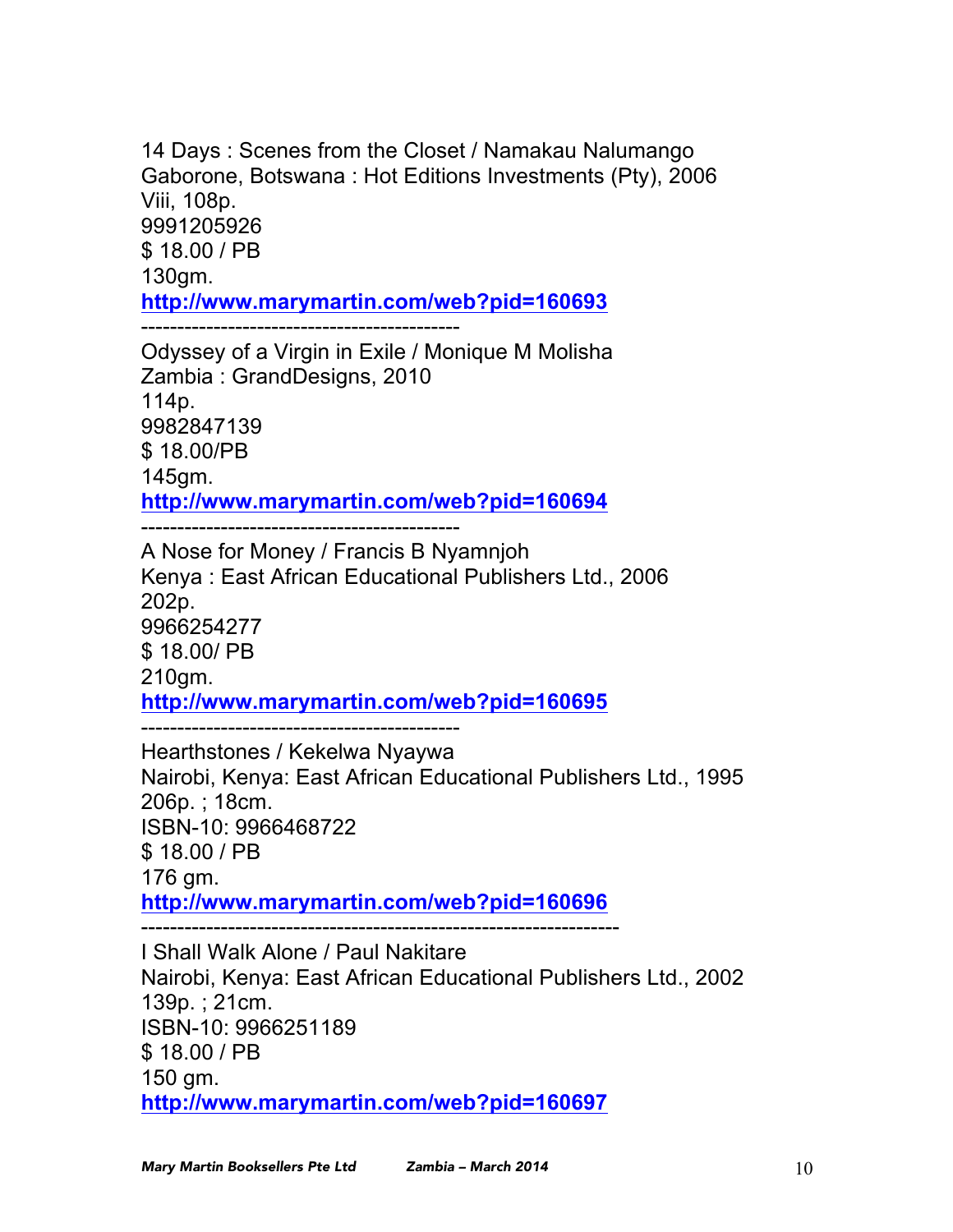------------------------------------------------------------------ Brought Up to Fail / Sichalwe M. Kasanda Lusaka, Zambia: Chosen World Publication, 2012 155p. ; 20cm. ISBN-13: 9789982223102 \$ 25.00 / PB 170 gm.

Fiction

**http://www.marymartin.com/web?pid=160698**

----------------------------------------------------------------------------------

Desperate Girls and the Age Crisis / Alick F C Musonda Lusaka, Zambia: GrandDesigns, 2012 82p. ; 21cm. ISBN-10: 9982847322 \$ 12.00 / PB 114 gm. **http://www.marymartin.com/web?pid=160699**

----------------------------------------------------------------------------------

Off Duty / Brenda Chipowe Muntemba Zambia: Langmead & Baker Ltd., 2011 ii. 46p. ; 22cm. ISBN-13: 9789982896016 \$ 18.00 / HB 252 gm. **http://www.marymartin.com/web?pid=160700**

----------------------------------------------------------------------------------

Hiding and Seeking / Ina Digby Lusaka, Zambia: Bookworld Publishers, 2008 187p. ; 19cm. ISBN-13: 9789982240505 \$ 24.00 / PB 186 gm. **http://www.marymartin.com/web?pid=103490** ----------------------------------------------------------------------------------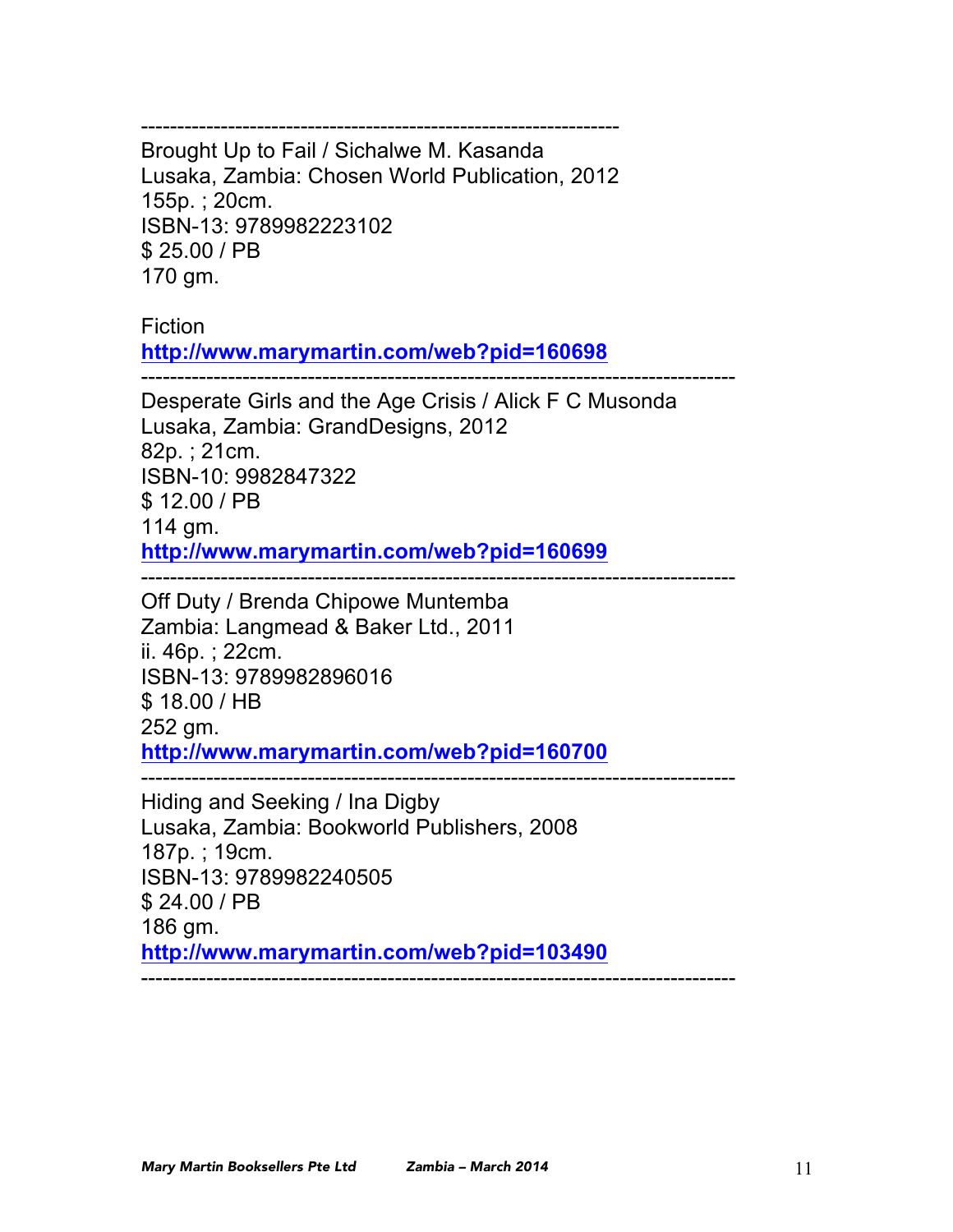# **Official Publications**

Zambia Labour Force Survey Report 2012 Zambia : Central Statistical Office, 2013  $1v<sub>1</sub>$ \$ 45.00 / PB 565gm. **http://www.marymartin.com/web?pid=160701** --------------------------------------------

# **Politics**

Zambia : Struggles of my People & Western Contribution to Corruption and underdevelopment in Africa / Charles Mwewa Lusaka, Zambia : Maiden Publishing House, 2011 1104p. 9789982122498 \$ 110.00 / PB 1200gm. **http://www.marymartin.com/web?pid=160702** --------------------------------------------

Press Freedom in Zambia : A Brief Overview of the Press during the MMD's first five years in Office / Chris H. Chirwa Zambia : Zambia Independent Media Association(ZIMA), 1996 70p. 9982350005 \$ 12.00 / PB 90gm. **http://www.marymartin.com/web?pid=160703** --------------------------------------------

The Right to Food "Starved by Bad Governance" : Focus on Zambia Zambia : MM Communication for Development (MMCD), 78p. \$ 12.00 /PB 120gm. **http://www.marymartin.com/web?pid=160704** --------------------------------------------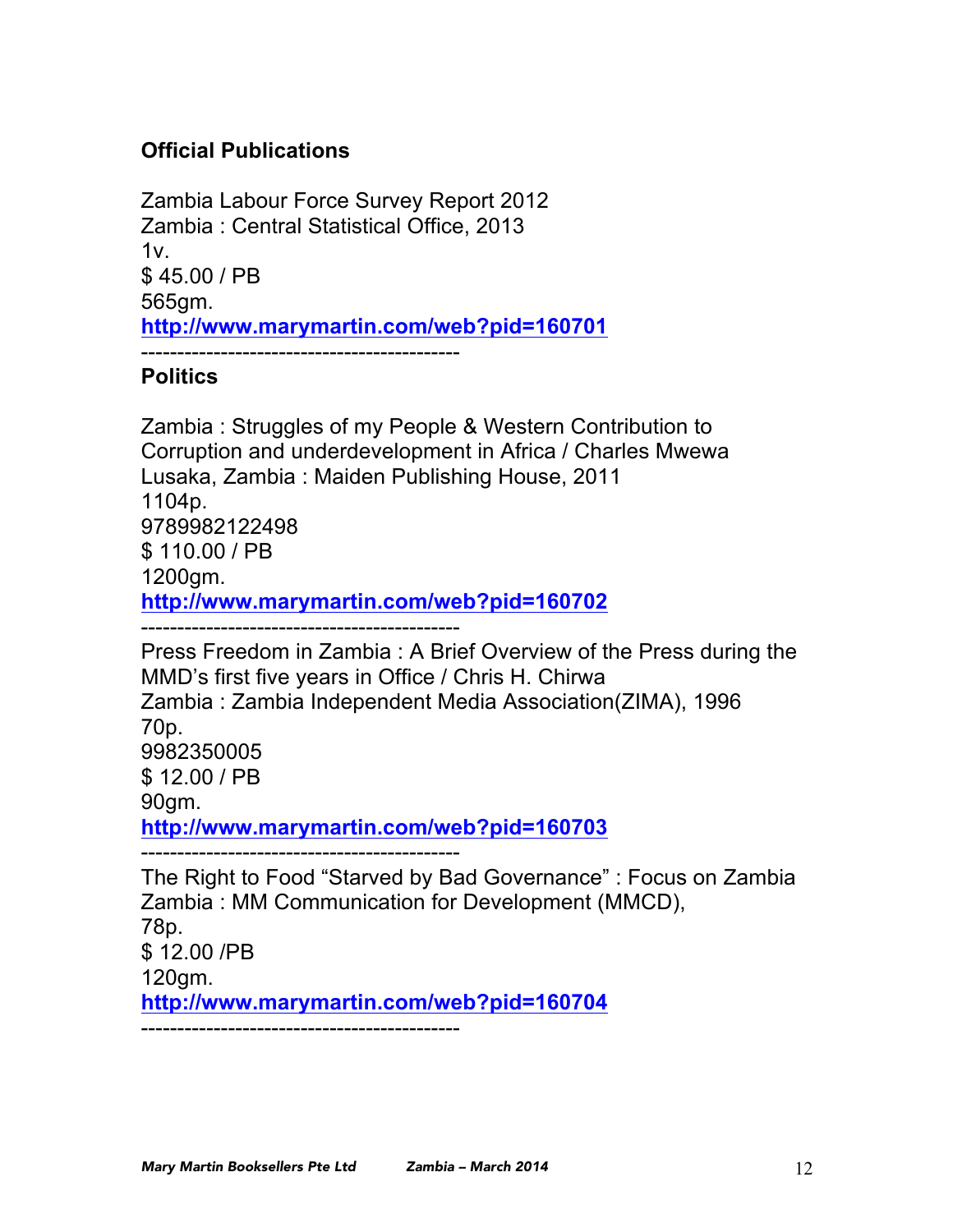Party Construction, Organisation, Administration and Mobilisation / Kashiwa M. Bulaya Zambia : Kashiwa M. Bulaya, 2012 Xxi, 218p. 9789982226899 \$ 70.00 / PB 435gm. **http://www.marymartin.com/web?pid=160705**

--------------------------------------------

King Cobra has Struck : My Letter to President Michael C. Sata / Charles Mwewa Toronto, Canada : Africa in Canada Press, 2012 166p. 9781897433157 \$ 30.00 / PB 210gm. **http://www.marymartin.com/web?pid=160706**

Extinction : Black Man Endangered Species / Nawa Mwitumwa Revised Edition Lusaka, Zambia: Nawa Mwitumwa Publishing, 2006 148p. ; 18cm. ISBN-10: 9982871021 \$ 18.00 / PB 142 gm. **http://www.marymartin.com/web?pid=160707**

----------------------------------------------------------------------------------

# **Religion – Christianity**

Present and Future History of Zambia : A Short Report of Divine Revelations / Peter N. Kabemba Zambia : Peter N. Kabemba, 2009 Vi, 133p. 9789982220231 \$ 25.00 /PB 170gm. **http://www.marymartin.com/web?pid=160708** --------------------------------------------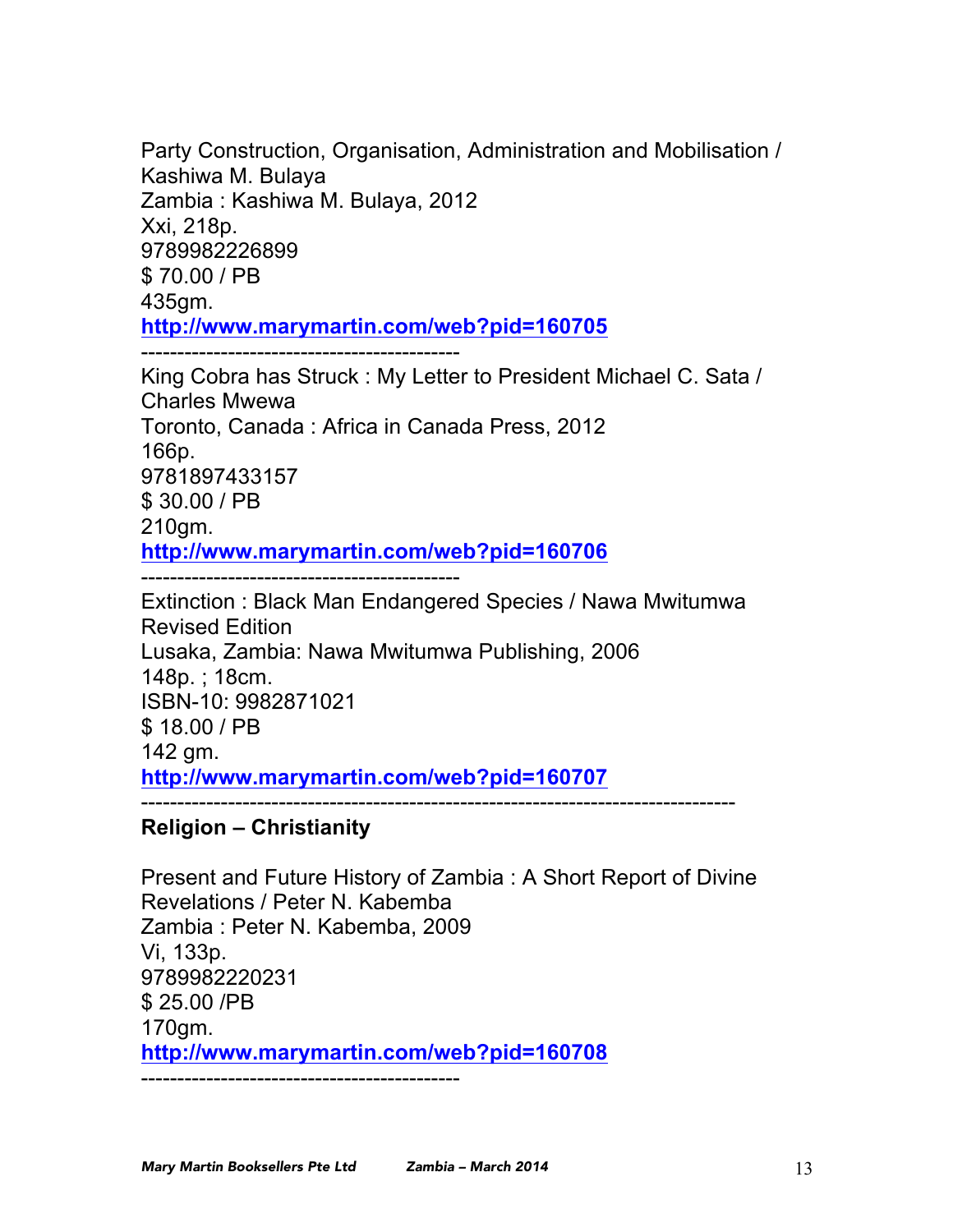Salvation / Steven M. Nyaywa Zambia : Steven M. Nyaywa, 2013 168p. 9789982228992 \$ 25.00 / PB 225gm. **http://www.marymartin.com/web?pid=160709**

--------------------------------------------

He Can, He Does, & He will : How God Still Answers us Today / Liya Nawa Mutale Sisters, Oregon : Deep River Books, 2011 Xiv, 172p. 9781935265924 \$ 24.00 / PB 400gm. **http://www.marymartin.com/web?pid=160710**

--------------------------------------------------

Born Again, Sin Again : A Chat with Grandfather / Emmanuel Zingani Phiri Lusaka, Zambia : Genezp Think Publications, 2013 330p. 9789982220552 \$ 25.00/ PB 415gm. **http://www.marymartin.com/web?pid=160711** -------------------------------------------- Enriching Intimacy & Sex in Christian Marriages (With Militants to

Sexual Oneness and Some Possible Solutions)/ Alfred G. Nyirenda Lusaka, Zambia : Azukristw Educonsult, 2009 279p. 9789987221158 \$ 39.50 / PB 355gm. **http://www.marymartin.com/web?pid=160712** --------------------------------------------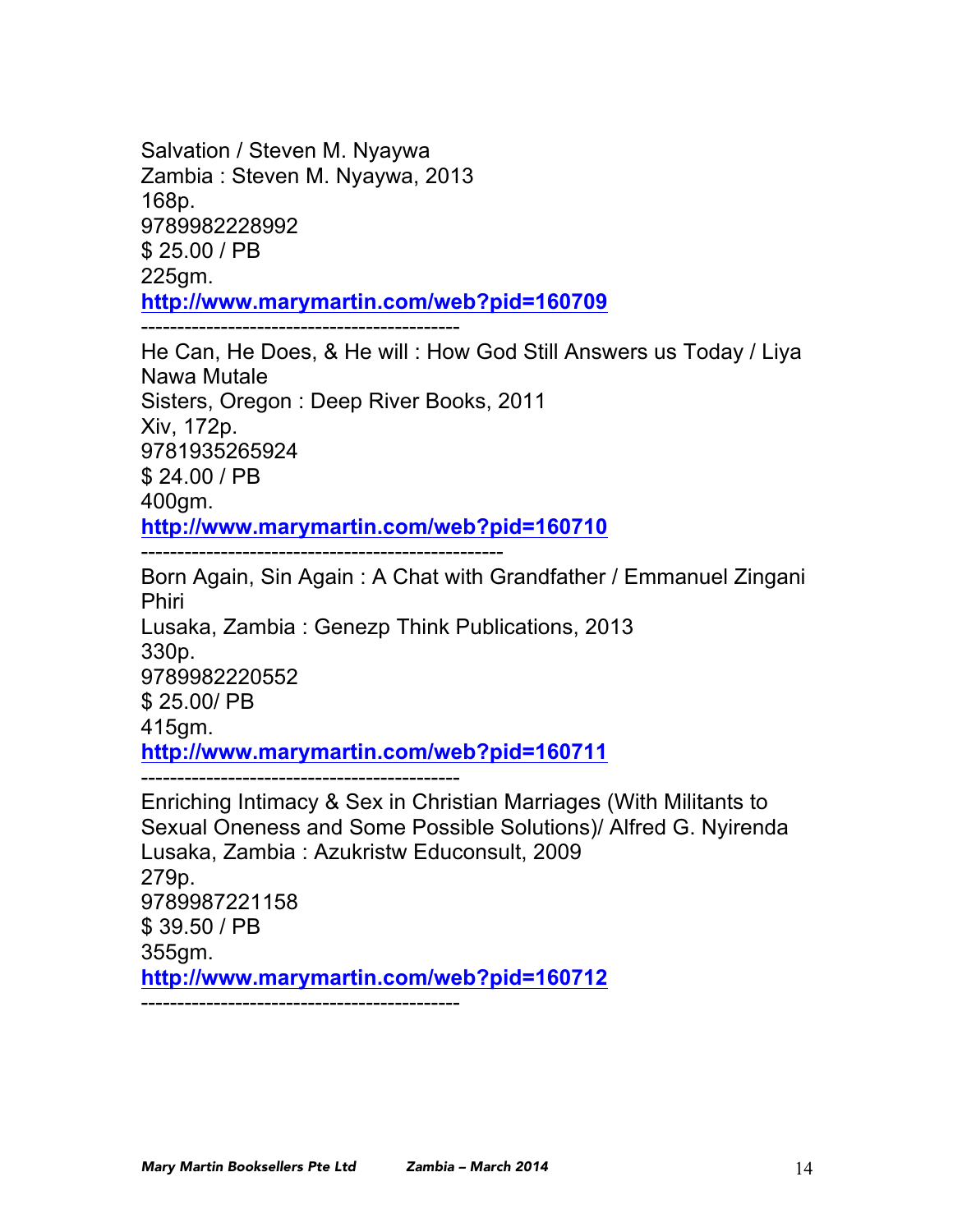Maintaining Sexual Purity (In a Sexually Permissive Society) / Conrad Mbewe Lusaka, Zambia: The Evergreen Publishers, 2009 92p. ; 21cm. ISBN-10: 1920306307 \$ 18.00 / PB 134 gm. **http://www.marymartin.com/web?pid=160713** ----------------------------------------------------------------------------------

Strength in Weakness : A True Life Experience / Patricia N. L. Nyambe Lusaka, Zambia: Faith Works Vision, 2005 iv. 56p. ; 21cm. ISBN-10: 9982995103 \$ 12.00 / PB 92 gm. **http://www.marymartin.com/web?pid=160714**

#### ----------------------------------------------------------------------------------

## **Sociology**

History and Reformation of Zambia Police Service / Francis Xavier Musonda Zambia : UNZA Press, 2002 Ii, 33p. 9982030299 \$ 12.00/PB 90gm. **http://www.marymartin.com/web?pid=160715** --------------------------------------------

## **Travel Guidebooks**

Beyond the Victoria Falls : Forays into Zambia, Zimbabwe, Botswana and Namibia / Gill Staden Cape Town, South Africa : Struik Travel & Heritage, 2011 143p. Includes Index 9781770078567 \$ 39.50 / PB 260gm. **http://www.marymartin.com/web?pid=139114** --------------------------------------------